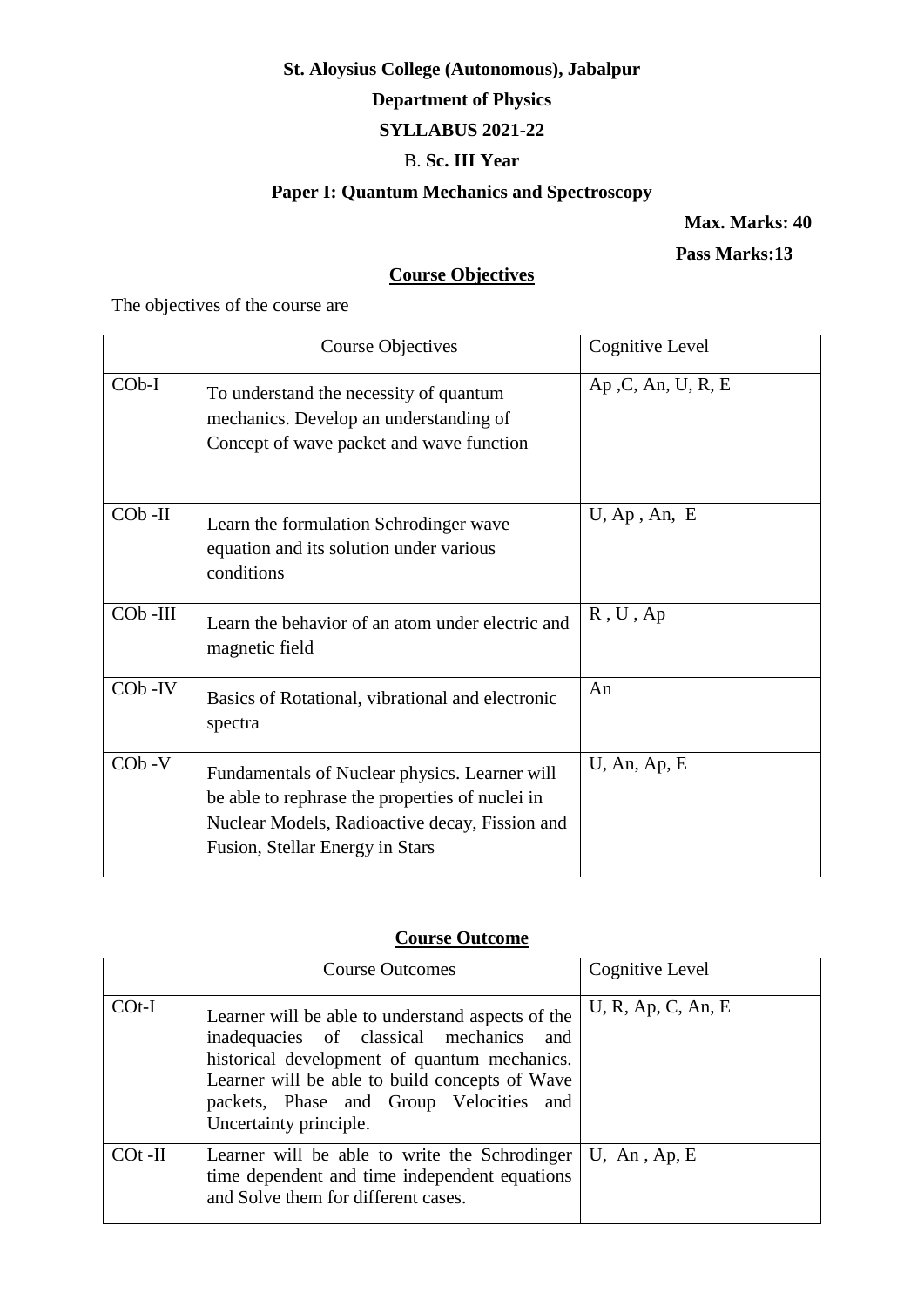| $\cot$ -III | Learner will be able to extend the concept of<br>Quantum Numbers and explanation of Spectra<br>of Alkali/Alkaline Earth metals. Learner will be<br>able to analyze the effect of Electric and<br>Magnetic field on atoms. | R, U, Ap, An |
|-------------|---------------------------------------------------------------------------------------------------------------------------------------------------------------------------------------------------------------------------|--------------|
| $COT$ -IV   | Learner will be able to build, compare $\&$<br>contrast the basic concepts of Rotational,<br>Vibrational and Electronic spectra.                                                                                          | $U$ , An, E  |
| $COf -V$    | Learner will be able to rephrase the properties of<br>nuclei in Nuclear Models, Radioactive decay,<br>Fission and Fusion, Stellar Energy in Stars.                                                                        | $U$ , Ap, E  |

COb – Course Objectives; COt – Course Outcome; R- Remember; U- Understand; Ap – Apply; An – Analyse; E- Evaluate; C – Create

### Unit-I: QUANTUM MECHANICS-1 [Lecture-15]

Particles and Waves: Photoelectric effect. Black body radiation, Planck's radiation law, Stefen- Boltzmann law, Wien's Displacement law and Rayleigh- Jean's law. Compton effect. De Broglie hypothesis. Wave particle duality. Davisson-Germer experiment. Wave packets. Concept of phase and group velocity. Two slit experiment with electrons. Probability. Wave amplitude and wave functions. Heisenberg's uncertainty principle with illustrations. Basic postulates and formalism of Schrodinger's equation. Eigenvalues. Probabilistic interpretation of wave function. Equation of continuity. Probability current density. Boundary conditions on the wave function. Normalization of wave function.

### Unit-II: QUANTUM MECHANICS-2 [Lecture-15]

**Time independent Schrodinger equation:** One dimensional potential well and barrier. Boundary conditions. Bound and unbound states. Reflection and transmission coefficients for a rectangular barrier in one dimension. Explanation of alpha decay. Quantum phenomenon of tunneling. Free particle in one-dimensional box, eigen functions and eigen values of a free particle. One-dimensional simple harmonic oscillator, energy eigenvalues from Hermite differential equation, wave function for ground state. Particle in a spherically symmetric potential. Rigid rotator, Particle in a three dimensional box, Angular Momentum, Properties of Pauli Spin Matrices.

## Unit-III: ATOMIC SPECTROSCOPY [Lecture-15]

**Atoms in electric and magnetic fields:** Quantum numbers, Bohr model and selection rules. Stern-Gerlach experiment. Spin as an intrinsic quantum number. Incompatibility of spin with classical ideas. Orbital angular momentum. Fine structure. Total angular momentum. Pauli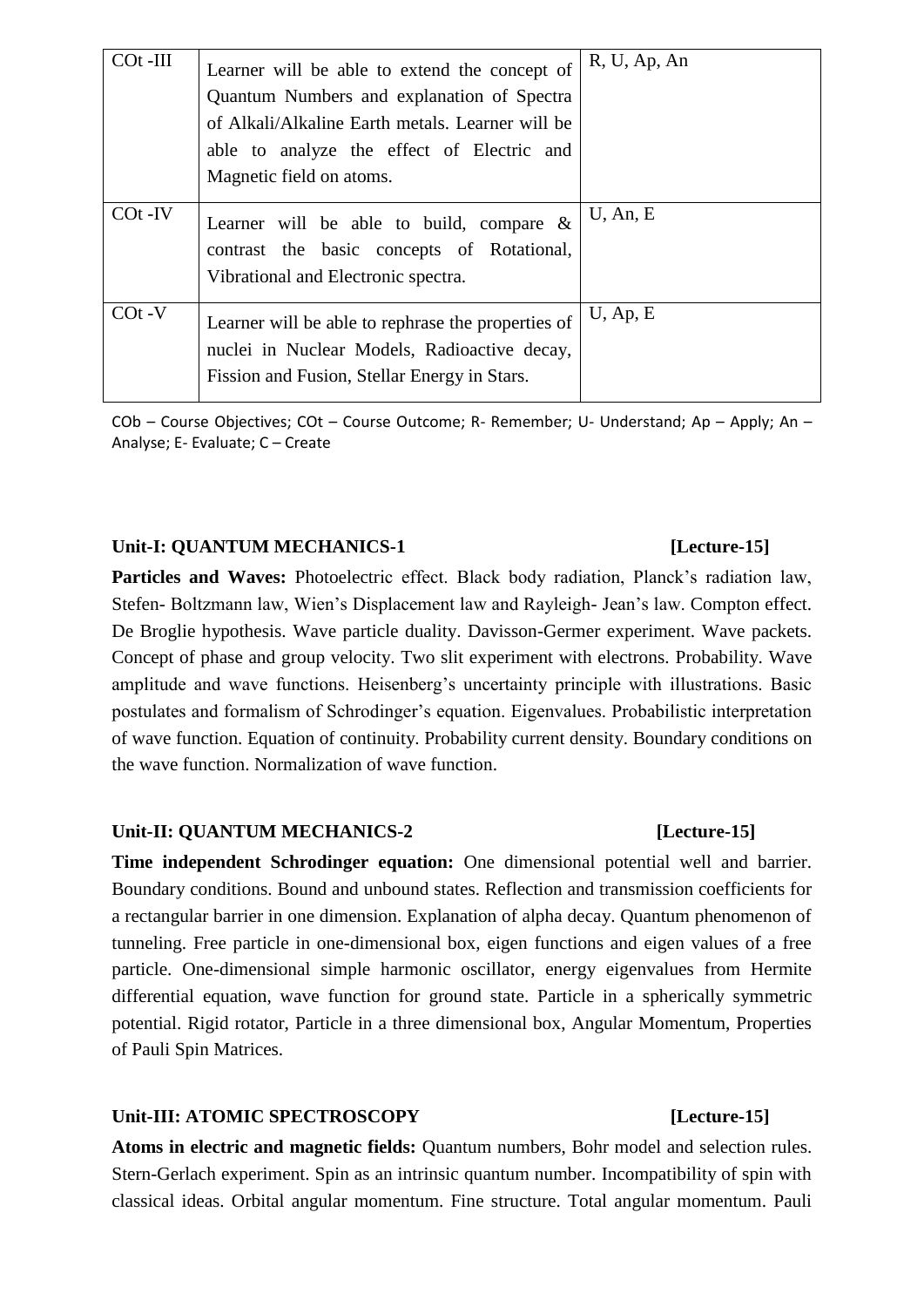exclusion principle. Many particles in one dimensional box. Symmetric and anti-symmetric wave functions. Atomic shell model. Spectral notations for atomic states. Spin-orbit coupling, L-S and J-J coupling. Zeeman effect. Continuous and characteristic X-rays. Mossley's law.

### Unit-IV: MOLECULAR SPECTROSCOPY [Lecture-15]

**Spectra:** Various types of spectra. Rotational spectra. Intensity of spectral lines and determination of bond distance of diatomic molecules. Isotope effect. Vibrational energies of diatomic molecules. Zero point energy. Anharmonicity. Morse potential. Raman effect, Stokes and anti-Stokes lines and their intensity difference. Electronic spectra. Born-Oppenheimer approximation. Frank- Condon principle, singlet and triplet states. Fluorescence and phosphorescence. Introduction to Laser Raman Spectroscopy, Elementry Concept and Application of NMR and EPR.

### **Unit-V: NUCLEAR PHYSICS [Lecture-15]**

# **Basic properties of nucleus:** Shape, Size, Mass and Charge of the nucleus. Stability of the nucleus and Binding energy. Alpha particle spectra – velocity and energy of alpha particles. Geiger-Nuttal law. Nature of beta ray spectra. The neutrino and its Physics. Energy levels and decay schemes. Positron emission and electron capture. Selection rules. Beta absorption and range of beta particles. Kurie plot. Nuclear reactions, pair production. Q-values and threshold of nuclear reactions. Nuclear reaction cross-sections. Examples of different types of reactions and their characteristics. Compound nucleus, Bohr's postulate of compound nuclear reaction, Semi empirical mass formula, Shell model, Liquid drop model, Nuclear fission and fusion (concepts).Classification of elementary particles and their interactions; Conservation laws; Quick Structure of hadrons; Elementary ideas about unification of forces.

### **References:**

.

- 1. Quantum Mechanics: V.Devanathan, Narosa Publishing House, New Delhi, 2005
- 2. Quantum Mechanics: B.H. Bransden, Pearson Education, Singapore, 2005
- 3. Quantum Mechanics: Concepts and Applications, Nouredine Zettili, John Wiley and Sons. Ltd, 2009
- 4. Physics of Atoms and Molecules: B.H. Bransden and C.J.Joachaim, Pearson Education, Singapore, 2003
- 5. Fundamental of Molecular Spectroscopy: C.M.Banwell and M. McCash, McGraw Hill.
- 6. Introduction to Atomic Physics: H.E.White
- 7. Quantum Mechanics: Schaums Outlines, Y.Peleg, R.Pnini, E.Zaarur, E.Hecht.

**Mode of Evaluation**: Digital Assignments, Quiz, Quarterly Exam, Half Yearly Exam, Final examination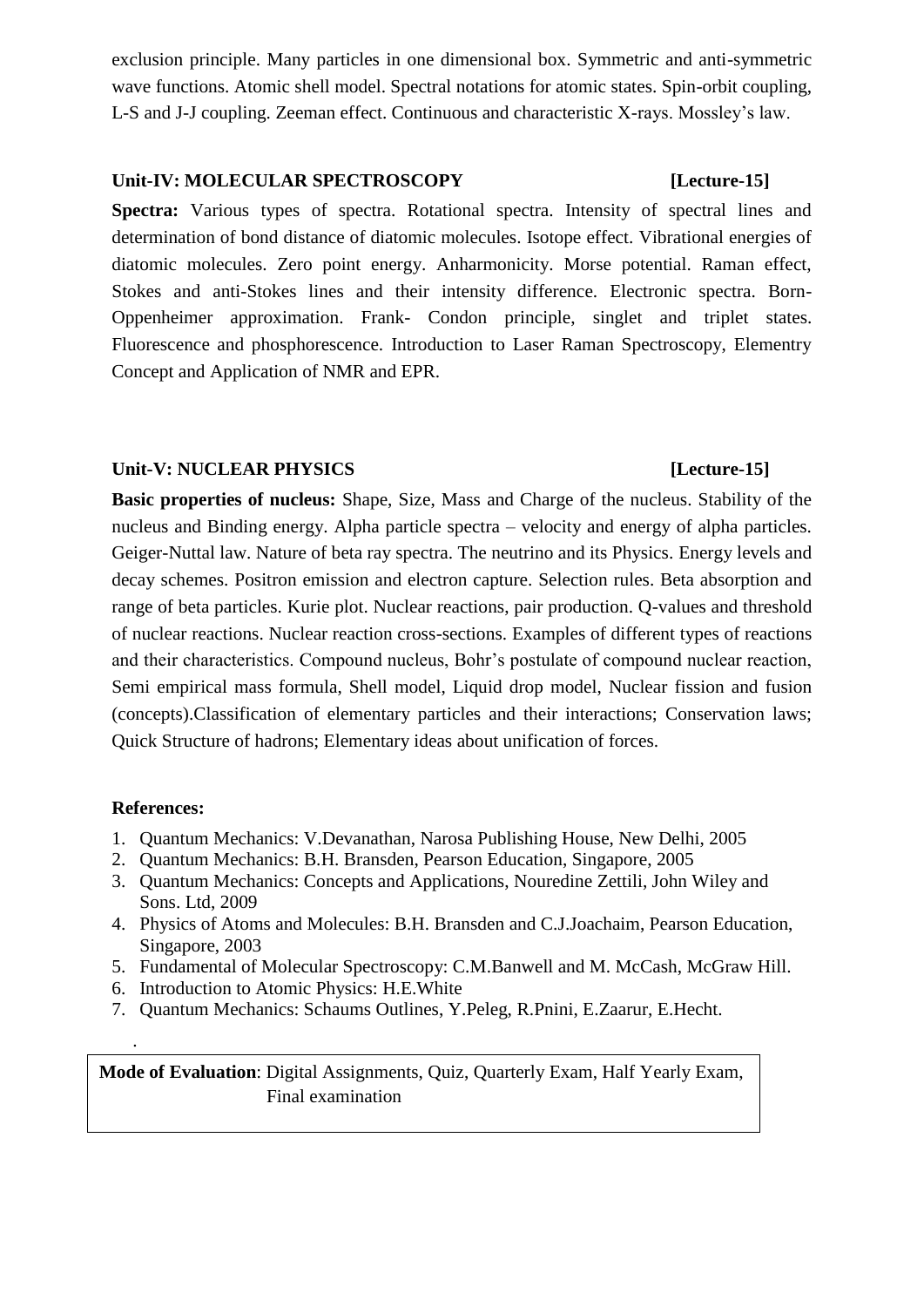# **St. Aloysius College (Autonomous), Jabalpur Department of Physics SYLLABUS 2021-22** B. **Sc. III Year Paper II: Solid State Physics and Devices**

**Max. Marks: 40**

**Pass Marks: 13**

# **Course Objectives**

The objectives of the course are :

|                      | <b>Course Objectives</b>                                                                                                     | Cognitive Level |
|----------------------|------------------------------------------------------------------------------------------------------------------------------|-----------------|
| $COb-I$              | To get an idea about crystal structure and<br>bonding in solids. To understand lattice<br>vibration and its consequences.    | $U, Ap$ , An, E |
| $COb$ -II            | Develop an understanding about magnetism in<br>solids.                                                                       | U, C, An, E     |
| CO <sub>b</sub> -III | To understand semiconductor physics and idea<br>about two $\&$ three terminal electronic devices eg<br>diode transistor etc. | R, U, Ap, An    |
| $COb$ -IV            | To applications of transistor as amplifier and<br>oscillator. To get an idea about modulation and<br>demodulation.           | An, C           |
| $COb -V$             | To learn about application of nanotechnology.<br>To learn about Synthesis and classification of<br>nanomaterials.            | $U$ , An, Ap    |

# **Course Outcome**

|         | <b>Course Outcomes</b>                                                                                                                      | Cognitive Level |
|---------|---------------------------------------------------------------------------------------------------------------------------------------------|-----------------|
| $CO-I$  | Learner will be able to outline the idea about<br>crystalline and amorphous solids, and diffraction<br>of X-rays by Crystalline materials.  | U, R, Ap, E     |
| $CO-II$ | Learner will be able to illustrate Lattice<br>vibrations, phonons, theories of specific heat of<br>solids and different types of magnetism. | $U$ , Ap, An, R |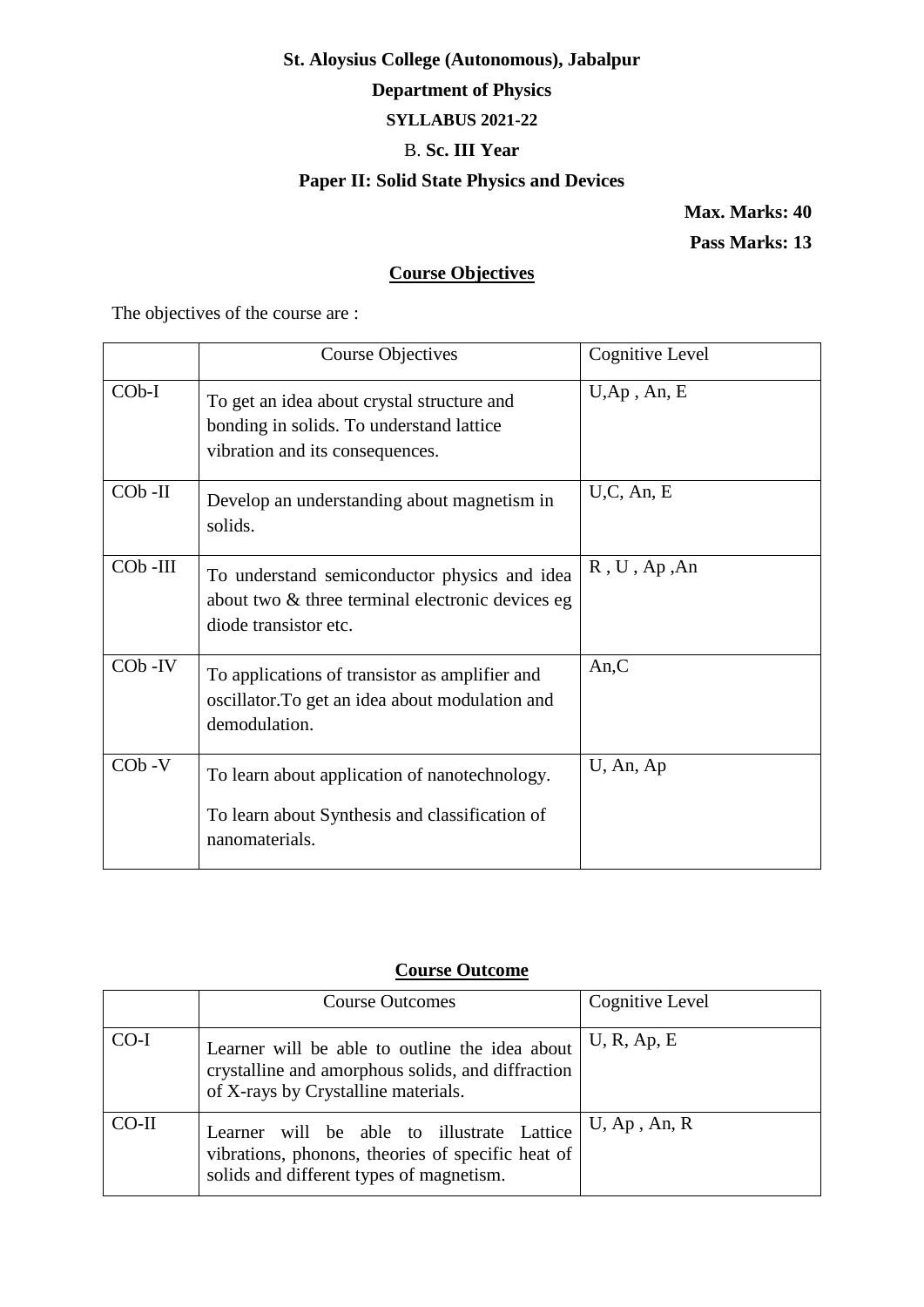| CO-III | Learner will be able to formulate Band Theory<br>of Solids, originate the idea of two terminal<br>devices $\&$ their applications. | R, U, Ap, C, E |
|--------|------------------------------------------------------------------------------------------------------------------------------------|----------------|
| CO-IV  | Learner will be able make-up the concept of<br>three terminal devices (BJT, FET) and their<br>applications.                        | U, C           |
| $CO-V$ | Learner will be able to outline the 3D, 2D, 1D,<br>0D nanostructure materials and their synthesis.                                 | U              |

CO – Course Outcome; R- Remember; U- Understand; Ap – Apply; An – Analyse; E- Evaluate; C – Create

### **Unit-I: SOLID STATE PHYSICS-1 [Lecture-15]**

**Crystal Structure and bonding:** Crystalline and amorphous solids. Translational symmetry. Lattice and basis. Unit cell. Reciprocal lattice. Fundamental types of lattices (Bravias Lattice). Miller indices Lattice planes. Simple cubic. Face centered cubic. Body centered cubic lattices. Laue and Bragg's equations. Determination of crystal structure with X-rays, Xray spectrometer. Ionic, covalent, metallic, van der Waals and hydrogen bonding. Band theory of solids. Periodic potential and Bloch theorem. Kronig-Penny model (Qualitative).

### **Unit-II: SOLID STATE PHYSICS-2 [Lecture-15]**

**Lattice structure and properties:** Dulong Petit, Einstein and Debye theories of specific heats of solids. Elastic and atomic force constants. Dynamics of a chain of similar atoms and chain of two types of atoms. Optical and acoustic modes. Electrical resistivity. Specific heat of electron. Wiedemann-Franz law. Hall effect. Response of substances in magnetic field, dia-, para- and ferromagnetic materials. Classical Langevin theory of dia and paramagnetic domains. Curie's law. Weiss' theory of ferromagnetism and ferromagnetic domains. Discussion of BH hysteresis. Super Conductivity, Meissner's effect, Josephson junction effect and high temperature superconductivity

# Unit-III: SEMICONDUCTOR DEVICES-1 [Lecture-15]

**Electronic devices:** Types of Semiconductors (p and n). Formation of Energy Bands, Energy level diagram. Conductivity and mobility. Junction formation, Barrier formation in p-n junction diode. Current flow mechanism in forward and reverse biased diode (recombination), drift and saturation of drift velocity. Derivation of mathematical equations for barrier potential, barrier width. Single p-n junction device (physical explanation, current voltage characteristics and one or two applications). Two terminal devices. Rectification. Zener diode. Photo diode. Light emitting diode. Solar cell. Three terminal devices. Junction field effect transistor (JFET). Two junction devices. Transistors as **p-n-p** and **n-p-n**. Physical mechanism of current flow and characteristics of transistor.

### Unit-IV: SEMICONDUCTOR DEVICES-2 [Lecture-15]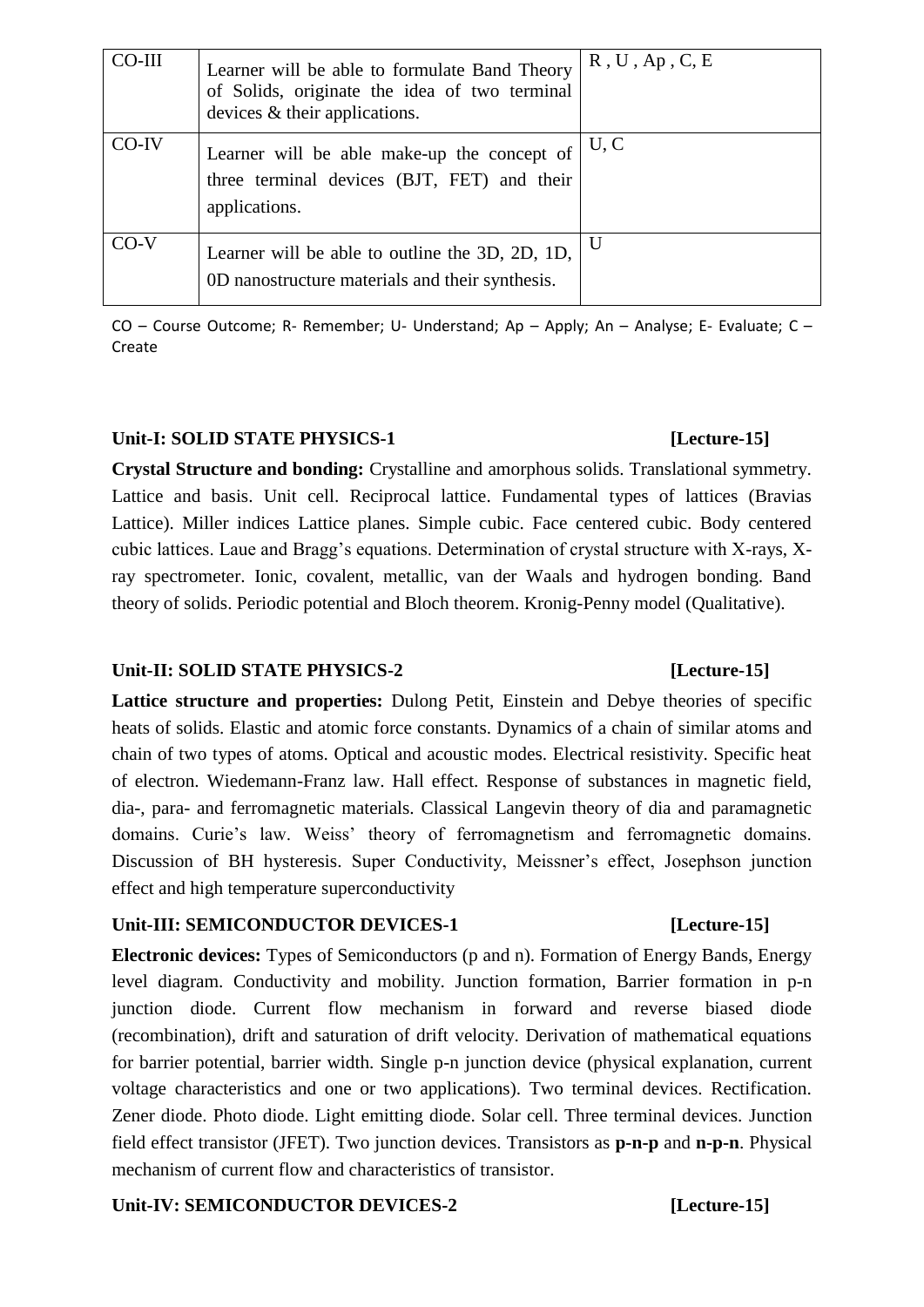**Amplifiers** (only bipolar junction transistor). CB, CE and CC configurations. Single stage CE amplifier (biasing and stabilization circuits), Q-point, equivalent circuit, input impedance, output impedance, voltage and current gain. Class A, B, C amplifiers (definitions). RC coupled amplifiers (frequency response). Class B push-pull amplifier. Feedback amplifiers. Voltage feedback and current feedback. Effect of negative voltage series feedback on input impedance. Output impedance and gain. Stability, distortion and noise. Principle of an Oscillator, Barkhausen criterion, Colpitts, RC phase shift oscillators. Basic concepts of amplitude, frequency and phase modulations and demodulation.

Digital Electronics : Boolean Identities, De- Morgan's law, Logic gate and tables, Simple logic circuits; Thermistors, Solar cells, Concepts of Microprocessors and digital Computer.

### **Unit-V: NANO MATERIALS [Lecture-15]**

**Nanostructures:** Introduction to nanotechnology, structure and size dependent properties. 3D, 2D, 1D, 0D nanostructure materials and their density of states, Surface and Interface effects. Modelling of quantum size effect. Synthesis of nanoparticles - Bottom Up and top Down approach, Wet Chemical Method. Nanolithography. Metal and Semiconducting nanomaterials. Essential differences in structural and properties of bulk and nano materials (qualitative description). Naturally occurring nano crystals. Applications of nanomaterials.

## **References:**

- 1. Introduction to Solid State Physics: C.Kittel, VIII Edition, John Wiley and Sons, New York, 2005.
- 2. Intermediate Quantum Theory of Crystalline Solids: A.O.E. Animalu, Prentic-Hall of India Pvt. Ltd., New Delhi, 1977
- 3. Solid State Electronic Devices: B.G.Streetman, II Edition , Prentic-Hall of India Pvt. Ltd., New Delhi
- 4. Microelectronics: J.Millman and A. Grabel, McGraw Hill, NewYork
- 5. The Physics and Chemistry of Nanosolides: Frank J. Owens and Charles P. Pooles Jr., Wiley Inter Science, 2008
- 6. Physics of Low Dimensional Semiconductors: An introduction, J.H. Davies, Cambridge University Press, UK, 1998
- 7. Electronic Fundamental and applications, J.D. Ryder, Prentic Hall, India

# **Mode of Evaluation**: Digital Assignments, Quiz, Quarterly Exam, Half Yearly Exam, Final examination